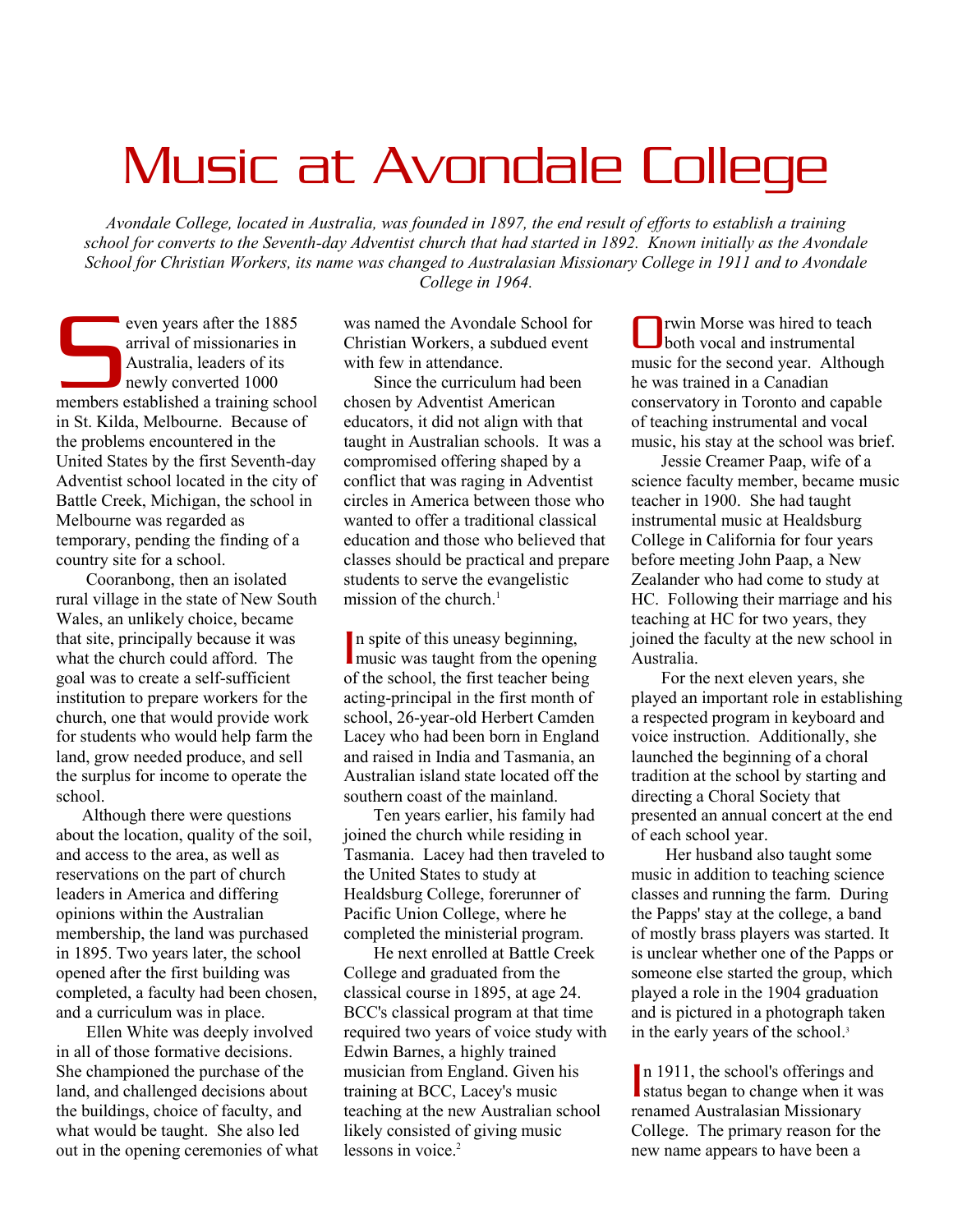desire to gain greater credibility within the Australian educational system, which was being upgraded, and to raise the level of academic offerings and rigor on campus.

 All of this coincided with a change in the music program. When the Papps had left at the end of the previous school year to return to California, Charles Schowe, a native Australian, was appointed to chair the

music program. A versatile and talented person who had been teaching Greek and history classes for a year, he was asked now to conduct an orchestra and choir and teach voice, piano, and violin lessons.

 The new principal who had arrived at the time of this change, Benjamin F. Machlan, was intent on having greater control over what was happening academically. He also wanted to oversee music

activity on campus. A music committee was appointed to review and approve what musicians and groups, including the choir, orchestra, and band, could present.

 Schowe, who was a violinist and had music degrees, encouraged music students to take the exams necessary to gain diplomas and certificates from Trinity College in London and the Sydney Conservatorium. With the heightened interest at the college for credibility, the success of AMC students in achieving this recognition had to be gratifying. Although Schowe also developed a four-year music program that went into effect in 1913, only four students would complete the program.<sup>4</sup>

hile the second decade in the 20<sup>th</sup> century started with efforts to improve the academic program, by the time the 1920s started, standards had dramatically eroded. Several well-intentioned but poorly qualified principals, acting in concert with the board, succeeded in eviscerating the W

he appointment of Lynn Wood as principal in 1922 would have far reaching implications for music. A believer in the importance of fine arts, he brought Arthur Martin to the campus in 1923 to serve as music teacher. The following year, construction was started on a music building, the first brick structure on campus, that was completed and furnished with four American made T

> Poole pianos a year later, in  $1925$ .<sup>6</sup>

 For six years, the department, with a building of its own and Martin as its full-time music teacher, prospered. When he left at the end of the 1928 school year, he was honored for his service after he conducted the traditional cantata on graduation weekend.

 In the next two years, as the effects of an economic depression spread and student enrollment dropped to below 200, music was taught on a part-

academic program. As the decade continued, some of the better teachers left, including Schowe and his wife, who both resigned in 1918 in protest over proposed changes.

 Two years earlier, Schowe's administrative responsibilities on campus had been expanded, and aspects of the music program, including lessons and the band and orchestra, were parceled out to private teachers. The Choral Society, however, had continued under his leadership. At the end of his last year at AMC, he led the choir in a presentation of portions of Handel's *Messiah*, a first for the college.<sup>5</sup>

time basis by three teachers, one being former teacher Schowe, who conducted the band. Then Robert William Johnson, a talented and versatile musician, was hired.<sup>7</sup>

or a decade, Johnson provided outstanding musical leadership. He raised the performance level of the choir, band, and orchestra and expanded the curriculum to include conducting classes. He conducted the choir in presentations of major choral works such as the *Messiah* and Haydn's *Creation* and led the band in more refined performances of carefully chosen music. Both his F

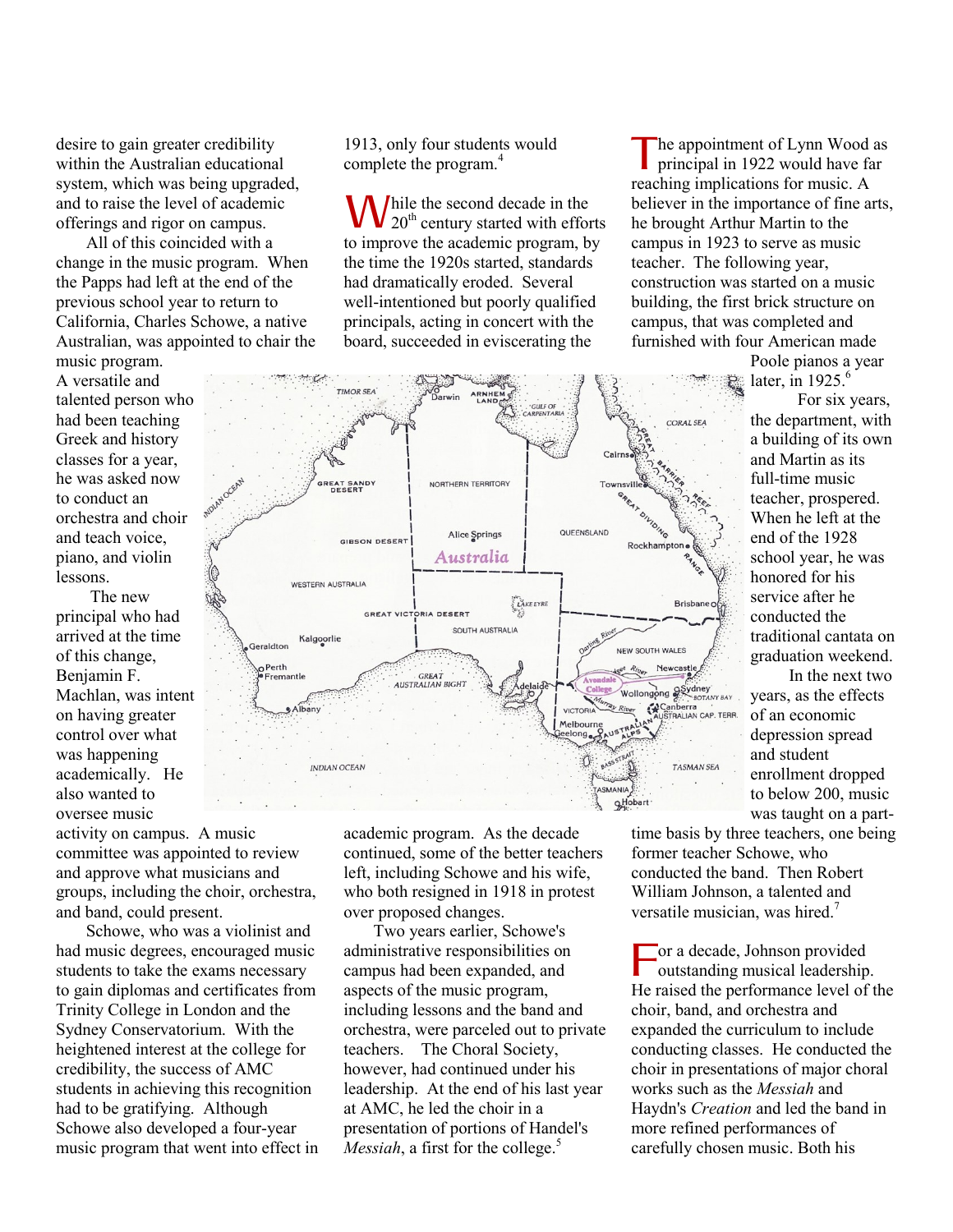piano and voice students distinguished themselves in off-campus examinations.

 In every way, Johnson provided outstanding and loyal service. When his use of non-Adventist soloists in choral productions was questioned and then halted, he cooperated. He personally continued to study music and improve his credentials.<sup>8</sup>

 Tragically, Johnson was summarily released in 1939 when a fabricated love letter supposedly from him to his chorus pianist, which had been written and planted by two male students, was found. Years later, Milton Hook, author of the college's centennial history, wrote

Arguably, Johnson was one of the best and most versatile music teachers the college ever employed. In retrospect it seems that there was a clear lack of justice in his case, he being discarded with such undue haste.<sup>9</sup>

 From then until the end of World War II in 1945, when low enrollment almost closed the school, <sup>10</sup> eight different teachers taught in the music department, the longest serving being Leonard Harvey, an alumnus of the college.

n 1947, George Greer arrived from n 1947, George Greer arrived from<br>America, following Ian Wilmoth, who had been teaching for three years. Greer was a venerated choral director who had taught at Pacific Union College and Washington Missionary College, now Columbia Union College, in Washington, D.C.

 While he had enjoyed spectacular success at both schools, becoming noted for his choir tours, radio broadcasts of performances, and presentations of major choral works such as the *Messiah* and the *Elijah*, his most recent association with the Voice of Prophecy radio broadcast had been troubling.

 Greer, whose wife's uncle was General Conference President J. L. McElhaney, had joined with other

choir directors in criticizing music on the broadcast. In 1943, he was sent by church leadership to the VOP to upgrade its music.

 When he attempted to follow what he felt was his mandate, an intense conflict developed between Greer and H.M.S. Richards and the Voice of Prophecy quartet. In the next four years, three quartet members were fired for not supporting and cooperating with him, and Richards almost lost his job. $11$ 

he invitation in 1947 to go to The invitation in 1947 to go to<br>Avondale Missionary College provided a gracious way to end the conflict and allow Greer to resume his choral work. After what had happened to him at the VOP, the challenge of again developing another choral program had to be invigorating.

 He immediately started auditioning students when he arrived, even though school was in recess. By the end of his first school year, he had established the Avondale Symphonic Choir, a sixty-member group that was singing eight-part and twelve-part a cappella sacred music from memory. In that first year, they sang every week in church, toured, placed third in a choral competition, and made their first 78 RPM record.<sup>12</sup>

 Greer also formed an Oratorio Chorus, which included his Symphonic Choir and as many as 70 additional voices, and started the tradition of performing the *Messiah* annually, along with another oratorio each school year.<sup>13</sup>

reer had come as chair of the The reer had come as chair of the music program. He immediately created an expanded music program that graduated its first students in 1950 and lobbied successfully for students to be able to use music electives to satisfy degree requirements in other programs. Greer's conducting and singing classes became a requirement for ministerial students as well as music students. Within two years of his arrival, 200

# *An Australian Lexicon*

# **Seasons**

Australians, living in the Southern Hemisphere, are used to seasons that are reversed from those in the Northern Hemisphere.

# **School Year**

Because of the seasonal differences, their two-semester school year begins with the onset of autumn in late February, and ends at the end of November, in late spring. Because of this, their school year occurs within one calendar year.

# **Academic Titles & Rank**

The president of Avondale College was known for many years as the principal. The position of College Principal at Avondale College was comparable to that of college or university president in the U.S. Academic standing for teachers begins with Lecturer II and continues through Lecturer I, Senior Lecturer I and ends with Senior Lecturer II.

# **Qualifications**

#### **A.Mus.A.**

A certificate from the Australian Music Examination Board, obtained by audition after completing eight grade levels of standards. Minimum required to teach privately.

# **Dip.Mus.**

Three- to four-year diploma program, not awarded by AC but can be earned while attending AC.

#### **Dip.Teach.**

Designated as Secondary followed by area of study, awarded by AC.

#### **B.Ed**.

Bachelor of Education, four-year degree program, listed with a specialty, such as music.

#### **B.A.**

Bachelor of Arts degree, same designation as used in the U.S.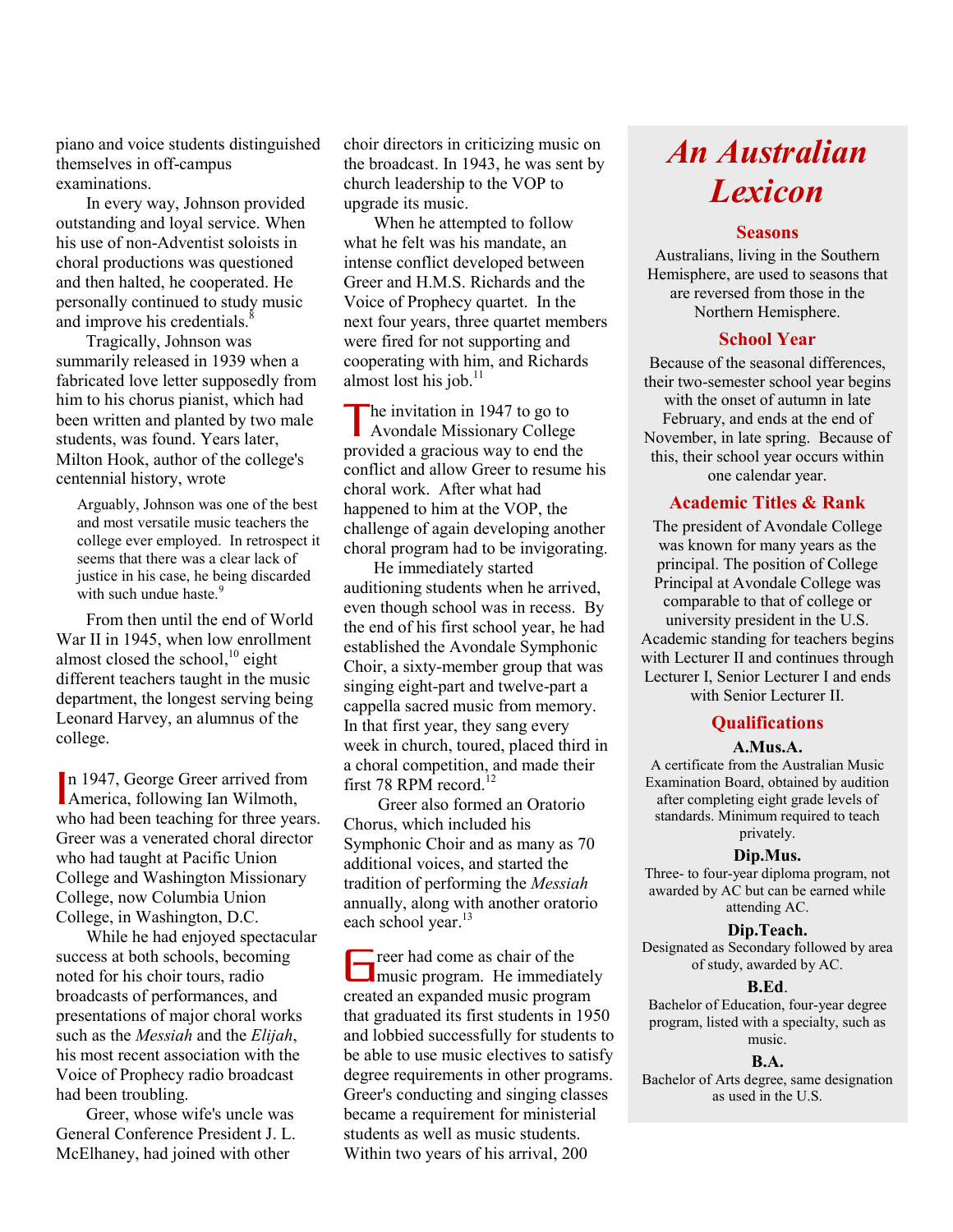students were enrolled in the music program.

 He hired assistants to help teach instrument and voice lessons, and conduct the orchestra. One of these, Yvonne Caro Howard, a native New Zealander and accomplished pianist, was brought from Washington Missionary College, where he had worked with her earlier. Others who would assist him during his five years at the college included John Hurn; Ian Wilmoth, Greer's immediate predecessor; Yvonne Zanotti; Winsome Lambert; and Alan Thrift.<sup>14</sup>

he success of the choir and The success of the choir and<br>increased interest in music by college students had an energizing effect on campus and in the field. Within Greer's first two years, an impressed administration and College Board responded positively to requests for a grand piano, acoustic treatment for the practice rooms, and an addition to enlarge the rehearsal room in the music building. In spite of the fact that the school was having financial difficulties, they also voted to proceed with a redesign and enlargement of the chapel, create a new stage with a concert shell, and install new theater-type seats.<sup>15</sup>

reer's concept of sound had been The reer's concept of sound had be shaped by his exposure to the sound of the noted Glasgow Orpheus Choir and the richness and close harmony of Russian choral works. He worked to obtain a rich balanced sound, paying close attention to detail, dynamics and tonal coloring. His repertoire was exclusively sacred music, including anthems, sections from oratorios and cantatas, spirituals, and arrangements of hymns and gospel songs. $^{16}$  By the time Greer left in 1952, the choir, with its extensive touring all over the continent and release of records that were being played on Australian radio, had gained national recognition for excellence.<sup>17</sup>

 Additionally, a series of four articles about those tours and one on the college in the *Youth's Instructor* in 1952, a widely read SDA magazine in America, created a mystique about Greer, the choir, and the college.<sup>18</sup> Although the choir's tours were a public relations bonanza for the school, they also created controversial debt at a time when the school was having increasing financial difficulty. Even so, when Greer suddenly left in September 1952, his accomplishments were already being viewed as legendary, a perception that persists to the present in the minds of many.

 His abrupt departure before the end of the AC school year was done to facilitate acceptance of a position at Atlantic Union College in the U.S., where the school year was just beginning. Although he had enjoyed remarkable success at three Adventist colleges, his tastes in music and unwillingness to include secular music in his repertoire led to a confrontation with the president of the college during his second year at AUC. Greer left and for the next two years lived in the Washington, D.C., area. He accepted an invitation to return to PUC in 1956, where he worked with distinction until he retired four years later, at age 65, an honored faculty member and emeritus professor.<sup>19</sup>

s stunning as the choir's success S stunning as the choir's success<br>at AMC had been, the focus on that group and choral and vocal music had held back other aspects of the overall program. It was Greer's stated belief that "the ideal music department should stress vocal music, for through this medium souls are won  $\dots$ ."<sup>20</sup>

 The post-World War II years had been an opportune time for music programs in Adventist higher education to broaden their offerings to include all aspects of music. In many of the Adventist colleges, band and orchestra programs were developed

that complemented traditional choral and keyboard offerings.<sup>21</sup>

 Additionally, there was an increasing openness to expand the choral repertoire to include secular works and make choir participation more appealing to a larger group of students. Greer's preoccupation with the choral program and its total focus on sacred music worked against the nurturing of instrumental ensembles and developing a multi-faceted music program with depth and appeal to the expanding musical interests of the young.

 In spite of this neglect, Greer's work at AMC set a standard in choral excellence and achievement that continues to the present. It was a turning point in music at the college.

he transition after Greer left was facilitated by the appointment of a The transition after Greer left was<br>facilitated by the appointment<br>talented musician, Noel Clapham, AMC history and geography teacher. He served as head of the music department and director of the Symphonic Choir during the next four years. Lessons were taught by Romney King and Zelma Harris, pianists, and Jean Kilroy, a contralto and frequent soloist in campus concerts.

 Other aspects of the music program improved, in spite of several changes in personnel during that period. There was renewed interest in maintaining a balance between choral and instrumental music and some of the music classes introduced by Greer were dropped to create a more focused program.

 During Clapham's time as director, the first onsite LP recording of the choir was produced. The more natural sound of live acoustics, coupled with the vastly improved fidelity of the newer LP recordings yielded a more accurate and pleasing result than with previous records.<sup>22</sup>

 Alan Thrift, who had assisted with piano lessons while still a student and sung in Greer's choir, was invited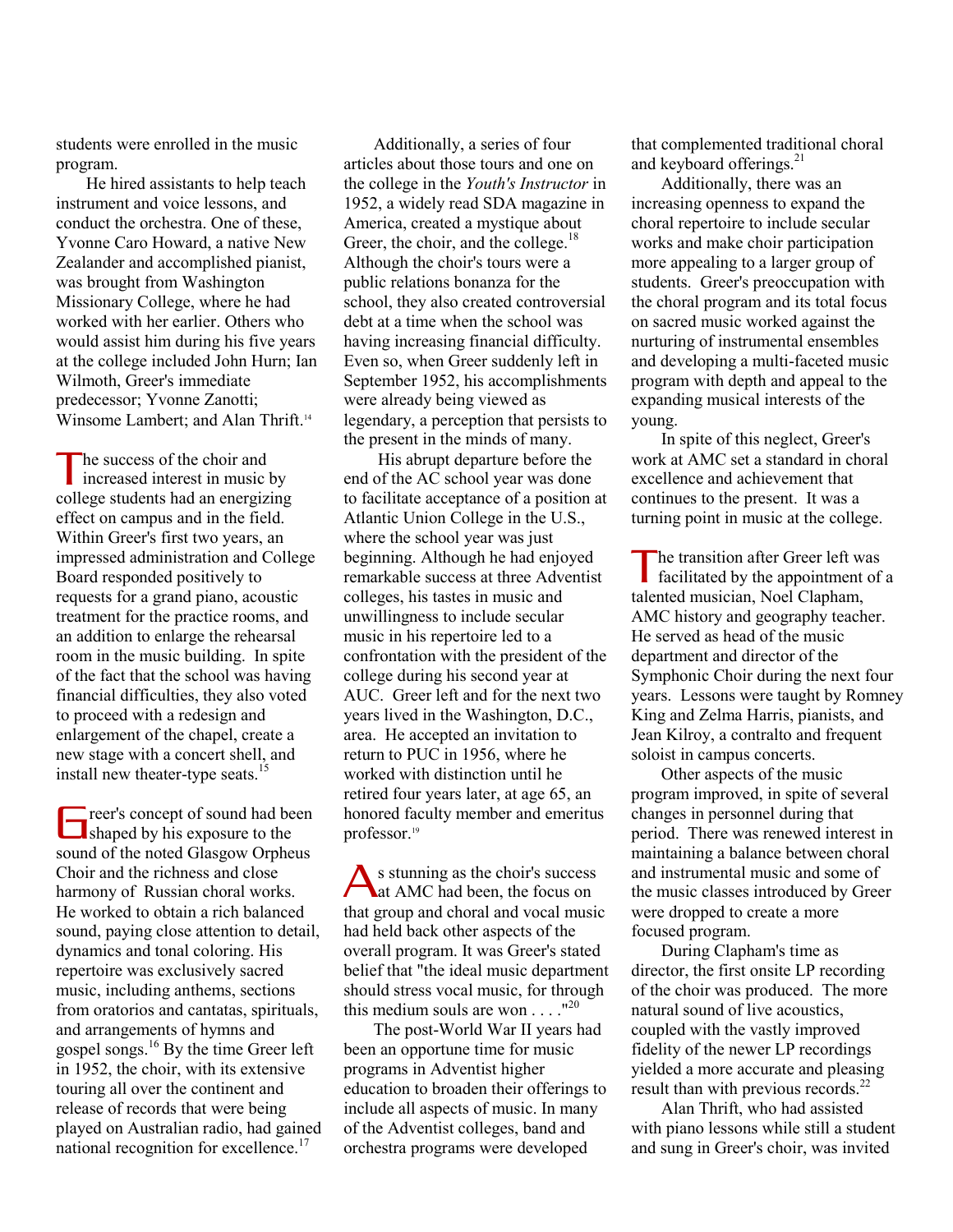to lead the department, teach piano, and direct the Symphonic Choir, beginning in 1957. It was the beginning of an association with the college by Thrift and his wife, formerly Yvonne Zanotti, also a pianist and singer, that would span more than forty years.

**Thrift**, who had completed an <br>A.Mus.A. in piano in 1947 a A.Mus.A. in piano in 1947 and Dip.Mus. while at AMC in 1951, had continued his studies and obtained two teaching certificates in the interim. He had started conducting in 1954 as an employee of the music branch of the Victoria Education Department and had distinguished himself when he led 1200 children in a well-received performance for the Governor General. More recently, he had served as Music Director of the Western Australian Conference for two years.

 Within a year of his arrival, he conducted the Symphonic choir in the first telecast of a choral group in Sydney. It would be the first of several telecasts of his choral programs by the Australian Broadcasting Company.

 In spite of a teaching load that included piano and organ lessons and classes in music history, theory, conducting, and music appreciation, Thrift continued and built on the choral tradition that had been started by Greer. Major choral works, including the *Messiah*, Haydn's *The Creation*, Mendelssohn's *Elijah*, John Stainer's *The Crucifixion*, and others, were performed each year.<sup>23</sup>

 Annual interstate tours by the choir in Australia were broadened to include three trips to New Zealand and two to the U.S., in 1983 and 1990. The second tour in the U.S. included performances from coast to coast, in nine states, and an appearance at the General Conference Session in Indianapolis. Critics and audiences praised the choir for its finesse and quality of sound.<sup>24</sup>

n the 1960s, Thrift's first full decade In the 1960s, Thrift's first full decade<br>at the college, A number of changes transformed both the appearance and identity of the school. A new classroom, library, and administrative classroom complex was completed in 1961. In 1964, the school's name was changed to Avondale College and a year later the entrance to the college was upgraded.

 A new men's residence hall opened in 1965, followed by a new cafeteria in 1967. These new buildings were highlights in a decade filled with renovations, the building of faculty homes, and other improvements, an era that ended with an enrollment in 1969 of 547, a new high for the school.<sup>25</sup>

hroughout the years, attempts had been made to validate aspects of the school's academic program by entities outside the school. At first those attempts were resisted because they ran counter to the notion prevalent in early Adventist schools that an insular program with minimal interaction with the world was best. One of the earliest attempts at AMC to do otherwise had happened in 1911, when music students had been encouraged by music teacher Schowe to gain recognition by earning diplomas and certificates from Trinity College in London. T

 In the 1950s, this interest in upgrading aspects of the college's program led to affiliations with Pacific Union College and the University of London. Although the affiliation with UL was short-lived, the arrangement with PUC in the granting of B.A. degrees continued in some areas until the 1990s.

 In 1974, the college's first government sanctioned baccalaureate degree program was authorized, a Bachelor of Education in secondary sciences. Within a decade, degree programs for business and education in other secondary areas, including

music in 1981, had been authorized. With this change, students could now receive scholarships from the government.<sup>26</sup>

uring his 41 years at the college, Thrift moved from performing only sacred choral music to including secular music. Beginning in the 1960s, he formed a smaller vocal ensemble of sixteen from within the larger choir that performed madrigals and other secular works. D

 This change in repertoire was more fully implemented with the full group in the next decade, in part because of the experience he had when attending Andrews University in the U.S. from 1969 to 1971. In those two years, while completing both a B.Mus. and an M.Mus., Thrift immersed himself in the AU choral program, serving as the accompanist for the University Singers, the select choir, in his final year.

 Inspired by this experience, upon return home he changed the name of the Avondale Symphonic Choir to the Avondale Singers, reduced its size to facilitate travel arrangements, and started programming both sacred and secular music. This renamed ensemble took its first tour to Tasmania in September 1972.<sup>27</sup>

n 1981, the choir, which had sung In 1981, the choir, which had sung<br>
every week for church services since the time of Greer in the late 1940s, began to sing only as requested. Also, the tradition of the Oratorio Chorus presenting an oratorio at graduation ended midway through that decade because of an increasingly complex schedule for that weekend event.<sup>28</sup>

 The campus was shaken during this decade by the residual fallout from the controversy at the end of the 1970s over the influence and theological beliefs of theology lecturer Desmond Ford, a native Australian. The finding against Ford in 1980 by the General Conference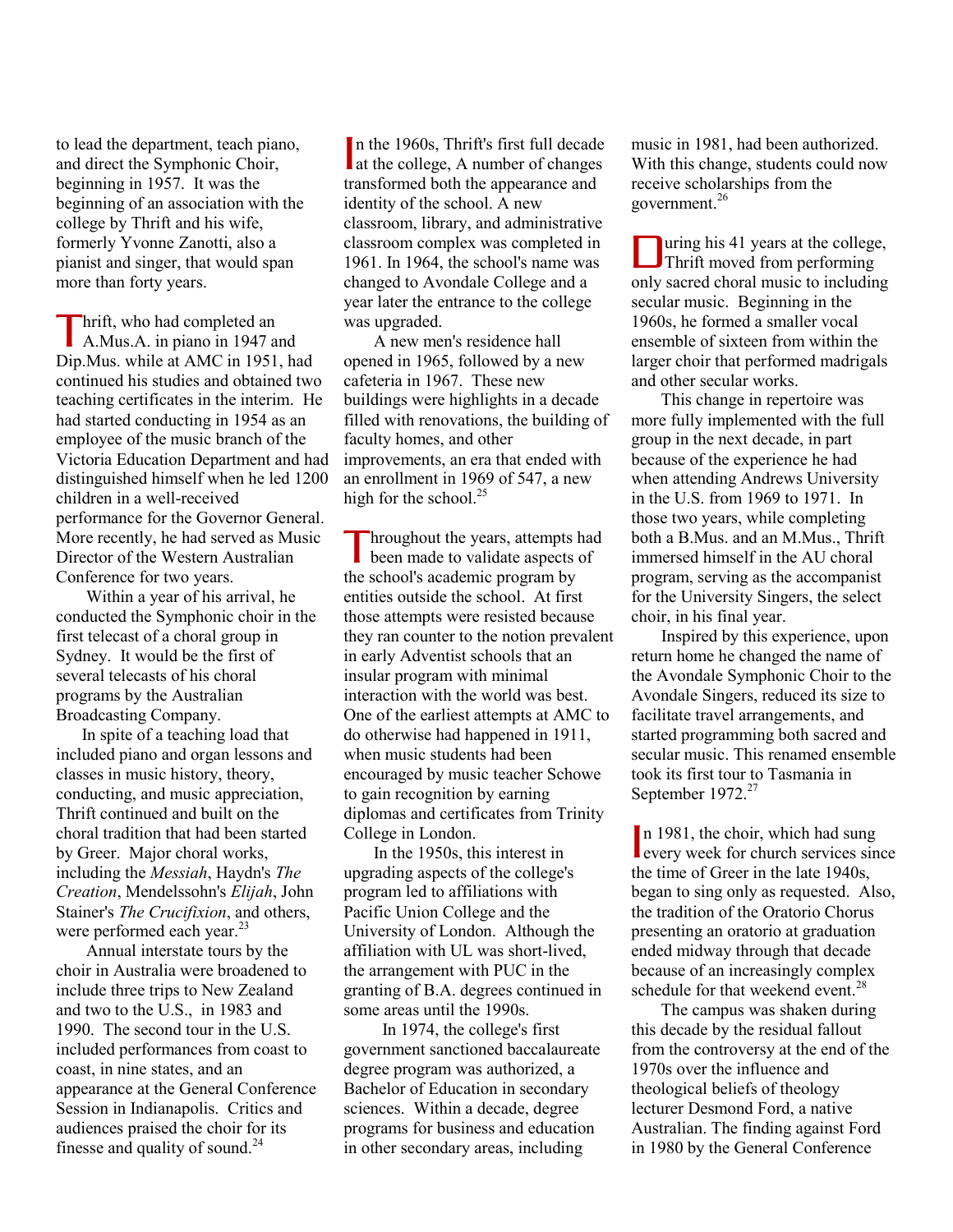was a crushing blow to many on campus and acted as a catalyst in accelerating the breaking down of a family-like closeness that had been a hallmark at AC for years. It seriously damaged the credibility of the theology department in the minds of some Australians and led to a sharp drop in an enrollment that had crested at  $600$  in 1981<sup>29</sup>

 Student attendance at music programs and other campus activities dropped dramatically throughout the 1980s and into the 1990s.<sup>30</sup> All of these changes, a result of rapid societal changes and shifts in students' attitudes, mirrored those also occurring in the U.S. at other Adventist schools.

 In spite of these troubling developments, constructive changes in these years included an expanded degree program college-wide, an increase in library holdings, and the wearing of academic regalia by the faculty for the first time in 1983 at graduation. The campus was also given a lift with the construction of a new women's dormitory, physical education center, and an architecturally striking campus church. $31$ 

hen Thrift had traveled to the **When Thrift had traveled to the U.S. to study at AU, David Clark** directed the Symphonic Choir and the smaller vocal ensemble Thrift had recently started. Clark had joined the music faculty a year earlier, in 1969, to assist Thrift. A pianist and organist, he had completed a B.A., B.Mus., and Dip.Ed. at Melbourne University.

 In those two years of interim leadership, Clark formed a women's choir from within the larger ensemble that won the choral championship in the city of Sydney in 1971. When Thrift returned, Clark served as accompanist for the choir and, during its tours, performed as organ soloist.

lark worked and studied abroad on several occasions. In 1972, he C

served as Music Director at the New Gallery in London, where he organized its first concert series. Bevan Greive, a talented bass singer, taught voice at the college and directed a choir during that year and then, following Clark's return, for two more years, resulting in a full-time staff of three during that time.

 In 1983, Clark traveled to the U.S. to attend Andrews University and complete an M.A. in music history and literature in 1984. In 1985, he went to Japan to study Suzuki pedagogy with Shinichi Suzuki and Haruko Kataoka. He founded and directed the Suzuki Piano School at AC and then served as Regional Coordinator for an annual Suzuki Professional Conference hosted by  $AC<sup>32</sup>$ 

 In his 25 years at the college, Clark taught musicology, performed widely as a soloist, recitalist, and church musician, and continued to study piano and organ in Australia, London, and the U.S. Many of his students have also pursued graduate study overseas in organ performance, organ building, piano, and church music.

n 1986, Barry Walmsley, a talented<br>pianist, was hired upon graduation **p** pianist, was hired upon graduation from AC to teach piano and theory, and accompany the Avondale Singers. He continued in that position for four years, until 1990. In that year, Thrift retired, the longest serving leader of an Adventist school music program in the church.

 Ian Irvine, an experienced educator, was hired to serve as chair, direct the Singers, and teach music theory and music education. Eminently qualified, he had graduated from the Sydney Conservatorium of Music with a Dip. Mus. Ed. and completed a B.A. in philosophy at Macquarie University. He completed an M.Mus. at SCM two years after coming to AC.

 While Irvine was serving as chair it was necessary to totally gut the 1925 music building, due in part to termite infestation. The subsequent renovation included refurbishing and air conditioning the choral rehearsal room and creating additional office space, although the latter necessitated decreasing the number of practice rooms.

lark was appointed music chair in 1996. Unfortunately, even though campus enrollment again had passed  $600 \text{ in } 1992$ ,<sup>33</sup> there had been a drop in music enrollment and by 1996 administration proposed closing the program. Irvine and music enthusiast Howard Fisher, Chair of Humanities and geography lecturer, along with other music supporters, prepared a response that Clark presented to the AC Board of Governors, who then rejected the closure proposal. Irvine resigned the following year.<sup>34</sup> C

 Also, in his first year as chair, Clark, working with three former members of the Avondale Community Orchestra, facilitated the establishment of the first music scholarship at AC as a memorial to Noel Clapham. Clapham, chair of the music program following Greer's departure, had in the late 1980s and 1990s conducted the orchestra. Following his death, inactive ACO funds, plus money raised subsequently by Clark and others, were transferred to the Avondale Foundation in 2005, which now administers this award and other scholarships that enhance the music program.

hen Thrift had retired in 1990, **W**hen Thrift had retired in 1 together for 21 years. This collaboration resumed in 1997 and would continue for seven more years, as Thrift came out of retirement to direct the Singers and assist in piano.

 Beginning in 1998, Clark founded and directed the Avondale Chamber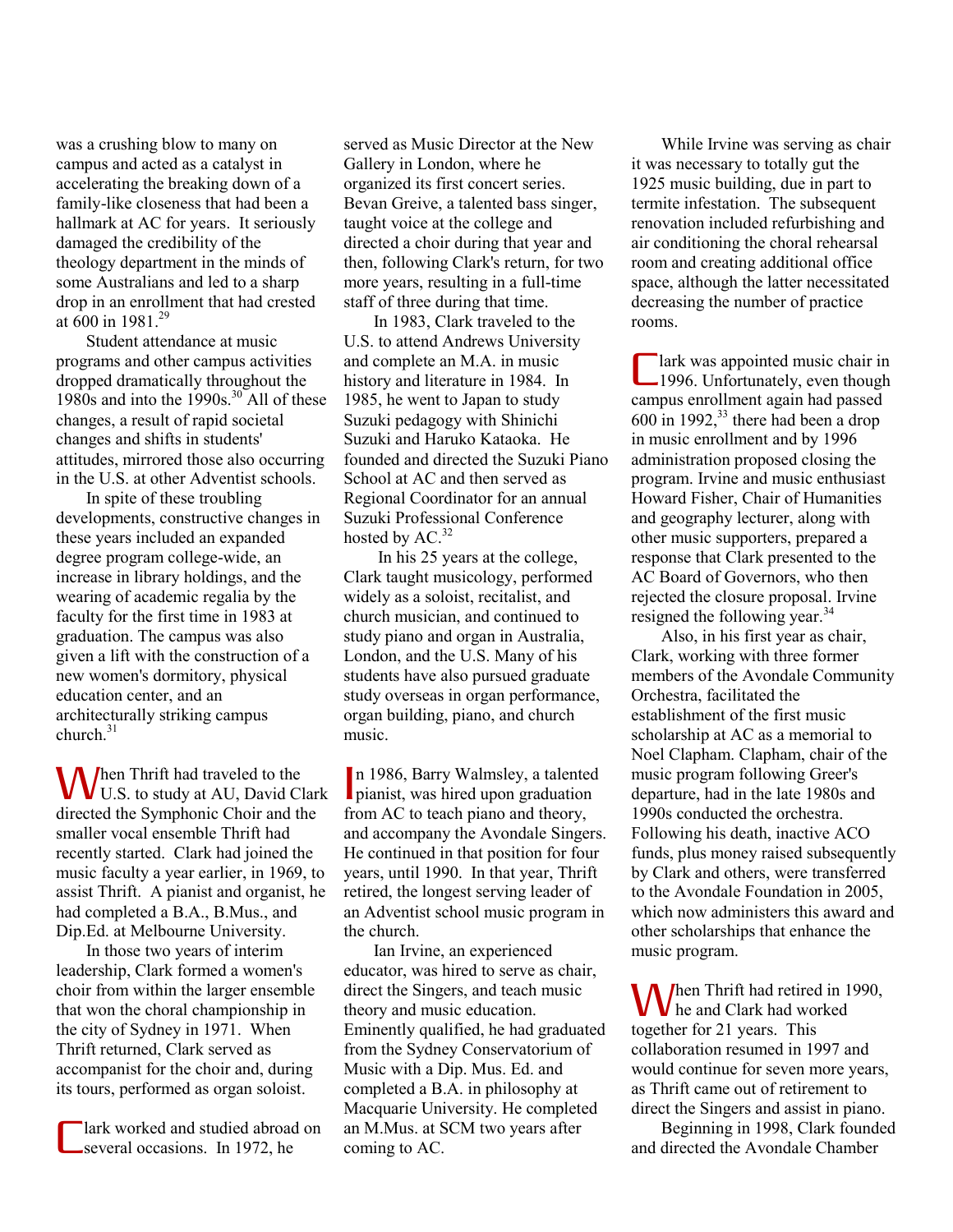Orchestra, which then toured locally and nationally and to New Zealand with the Avondale Singers. A highlight for both groups occurred in 2001 when The New England Youth Ensemble and Columbia Collegiate Chorale, conducted by Virginia-Gene Rittenhouse and James Bingham, respectively, joined forces with the AC groups and their conductors for three weeks, performing throughout Australia. Recordings of the combined groups made in St. Mary's Cathedral in Sydney and at AC were preserved on a CD for the participants.

 In 2003 Clark directed a second European music study tour, a repeat of one he had taken in 1997. This enhancement to the program has since been repeated as part of the curriculum.

 When Clark retired and Thrift retired for a second time in 2004, they toured together with the Singers and the Chamber Orchestra to New Zealand. It was a memorable and nostalgic trip for both men and their students. They were honored for their long and distinguished service during a farewell concert on graduation weekend.

he formation of the chamber The formation of the chamber orchestra in 1998 by Clark coincided with the first real attempt to establish a concert band at AC by Sharon Tolhurst, newly hired teacher of wind and percussion instruments and lecturer in music theory, conducting, and music education. While there had been numerous brass bands in the British tradition from the earliest years at the school, Tolhurst formed the Avondale Wind Ensemble with woodwinds, brass, and percussion in ratios that conformed to a band instrumentation that had evolved internationally throughout the  $20<sup>th</sup>$  century.

 In the last seven years, she has developed a feeder program in

surrounding high schools, and her college music education program that has led to an ensemble of about thirty players. She also conducts the Avondale Brass Band, a community group in the older tradition.

 Recruited from De La Salle College in Melbourne, Tolhurst received her training at AC, earning a diploma in 1983 through Pacific Union College, at that time affiliated with AC. Two years later, she completed an M.Mus. in music education at Andrews University, then taught in England for two years before returning to Australia to teach at De La Salle College.

 During her time at AC she has pursued a doctorate at Deakin University, scheduled to be completed this year. While doing summer graduate work, she established contacts which led to concerts at the college in 2007 by the Georgia Tech Concert Band and the New York Metropolitan Youth Orchestra.

obb Dennis, new Head of Music, **Nobb Dennis, new Head of Music,**<br>
was present and introduced at the commencement ceremonies honoring Clark and Thrift in 2004. An awardwinning singer with twenty years of experience, he was a 1984 graduate of Pacific Union College.

 Dennis had subsequently completed a master's degree at La Sierra University in 1992 and a D.M.A. in vocal performance at Claremont Graduate University in 1998. He also took additional study in choral conducting at Arizona State University and at the University of Oregon. A conductor of professional choral groups as well as school ensembles, Dennis received a National Leadership Award in 2002 for his work with the Moreno Valley Master Chorale in California.

s he arrived on campus for the 2005 school year, Dennis in his role as music head as well as A

# Avondale College The 21<sup>st</sup> Century

# Howard Fisher

 At the beginning of a new century, in keeping with its university status aspirations, Avondale changed some of its terminology and restructured the departments. Some departments were combined, all of the departments were renamed as faculties, and chairs or heads of departments became deans.

 The music department became part of the Faculty of Arts, since it was too small to exist as a stand-alone faculty and did not award its own degree. In 2001 the music major was added to the college's governmentaccredited BA degree, having been available only within education degrees until that time.

 The old B.Ed. degree was superseded by a double degree, the B.A./B.Tch., in which music was also available. A collegewide degree restructuring was implemented in 2005, with music available as a major and as an expanded major (termed a specialization) in both the B.A. and B.A./B.Tch. degrees.

 Significant growth in music enrollment could ultimately provide a basis for the establishment of a four-year B.Mus. degree and the emergence of a separate Faculty of Music.

Howard Fisher, Ph.D., is Dean of the Faculty of Arts, and Senior Lecturer in Geography at Avondale College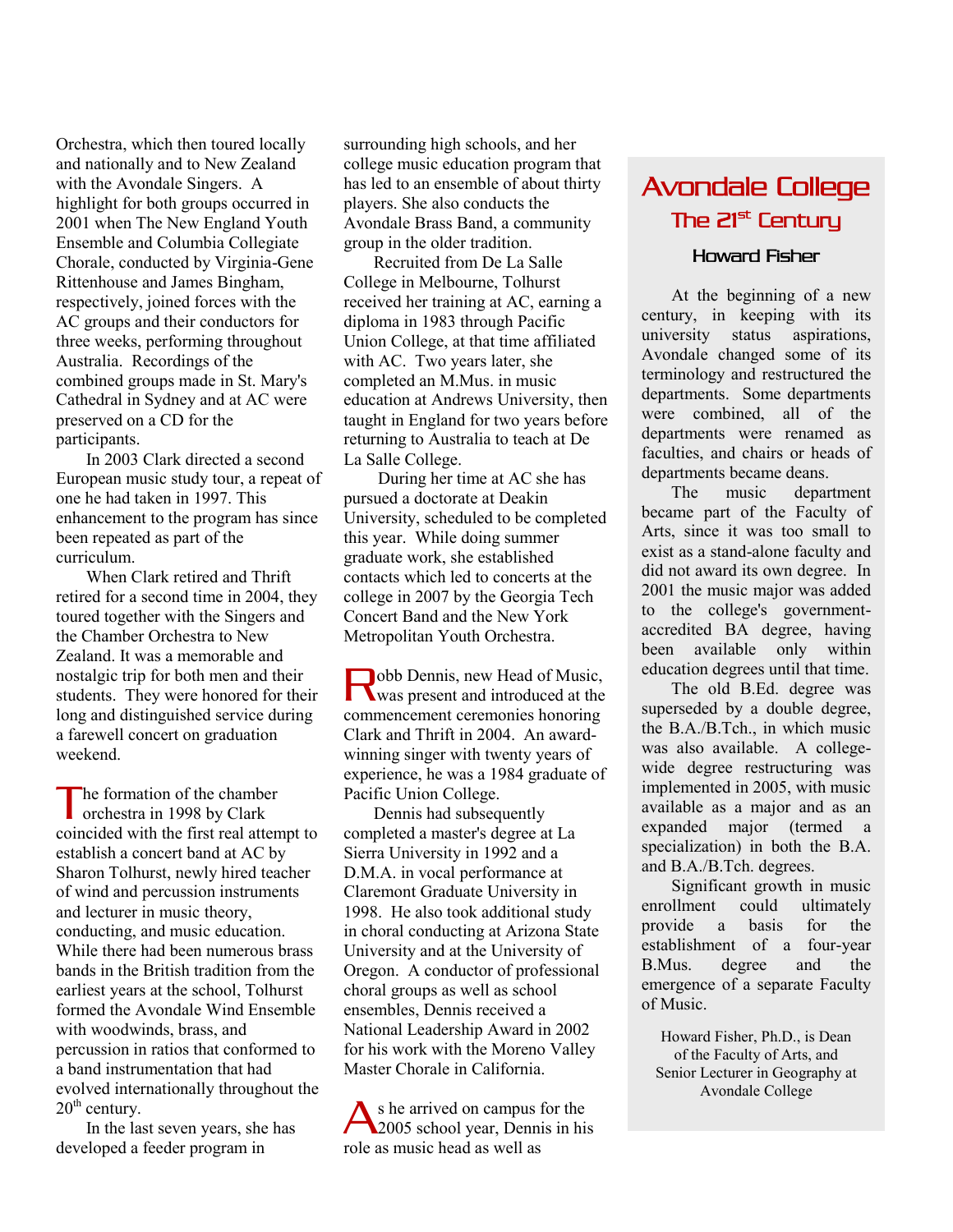conductor of the Avondale Singers and Chamber Orchestra, and Senior Lecturer in voice and conducting, initiated and completed renovations of the voice studio and the choir room. Although the Music Hall had been enlarged since it had been built 80 years earlier, and been renovated in the 1990s, it included only three teaching studios; two classrooms, one of which was also used for rehearsals and recitals; three practice rooms; and a kitchenette.

 Within two years, Dennis was presiding over a music program that had grown to include more general students. That growth, coupled with the needs of over 30 majors, the result of an increase that had started with the introduction of a music degree in 2001, plus the fact that there were only three practice rooms led to problems. Practice started early in the morning and continued late into the evening, creating a cascade of unrelenting sound heard all over the campus, much to the chagrin of other teachers and students.

 When Greer Hall, a building near the Music Hall, was vacated in 2006, Dennis was able to secure all of it for department use, effectively doubling the space for music. Although some of the building had been used by music in an earlier time, more recently another department had occupied it.

 Renovation of the annex, completed in 2007, provided a number of new practice rooms and, for the first time, a dedicated rehearsal and storage area for the Wind Ensemble and instrumental ensembles. Later that year, a music lab was outfitted with eight flat-screen computers, Korg keyboards, and Finale 2008 software. A new practice piano was purchased, and budgeting was established to add a piano a year until that area is totally updated.

ince that original purchase of four since that original purchase of four<br>pianos for the new music building in 1925, a number of other keyboard resources had been added, including grand pianos in key performing areas on campus and in the music studios, as well as upright pianos for practice and classroom use. In 2002, a new state-of-the-art digital organ was installed in the college church. The instrument, a Johannus Rembrandt 3900, was made possible by a grant from Orland and Joan Ogden and other donations secured through the efforts of Senior Lecturer in mathematics Wilf Pinchin. The instrument was provided and installed by a dealer in Australia.<sup>35</sup>

n his first year, Dennis formed The n his first year, Dennis formed Theorem and Promise, an eight-member vocal ensemble that enjoyed considerable success and toured extensively. He also joined with Clark in taking another European tour similar to those taken earlier.

 The People's Messiah, a community sing-a-long of the *Messiah* that included the audience, Avondale Singers, the church choir, and soloists, along with the Avondale Orchestra, introduced by Thrift in the previous decade, was also presented again that year and the next. A taping of the event led to a DVD and an airing on the Hope Channel, 3ABN, and the Anglican Network in that and the following year.

A leta King followed Dennis in<br>
2012 as head of the music 2012 as head of the music program. A multi-talented singer, violinist, pianist, and conductor, she has continued the choral performance traditions associated with AC, while personally frequently performing. In her training and education, she has excelled, completing a Bachelor of Arts with honors in 1995 from the Queensland Conservatorium and a Post Graduate Diploma of Education and Instrumental Education (strings) from the University of Queensland the following year.

 She subsequently studied violin in London and music in Hungary under scholarship at the Liszt Academy's Kodály Institute, completing a Diploma of Music Pedagogy in 2003 and an Advanced Diploma of Choral Conducting in 2004. While in Europe she became a musical Director of the London Adventist Chorale, which under her direction performed for Queen Elizabeth's Golden Jubilee Celebrations at Buckingham Palace in 2002.

 On her return to Australia, she completed a Master of Music Studies in Choral Conducting and Musicianship at the University of Queensland in 2007. She also taught there from 2005 to 2011 and received Best Teacher nominations in her final year. She is presently enrolled in a Ph.D. program at UQ.

ollege enrollment had started to climb at the turn of the century and by 2005 exceeded 1000 for the first time. This past year (2015) it was about 1,500. Because of the increase in the size of the student body and a corresponding growth in the music program, several full and part time teachers assist in a full spectrum of music classes and lessons as well as a variety of ensembles. C

**T** ore than a century has passed **M** ore than a century has pas guided by Ellen White, established a school in rural Australia near the small village of Cooranbong. Today that community is a suburb in Lake Macquarie, a city of 400,000. That isolated and struggling school of fewer than 100 is now a robust college within an hour's drive of Sydney, a city of four million that provides many cultural opportunities.

 There is enthusiasm about the future for music at Avondale and a justifiable pride in its music program. Music at Avondale claims a great tradition, one that today continues to